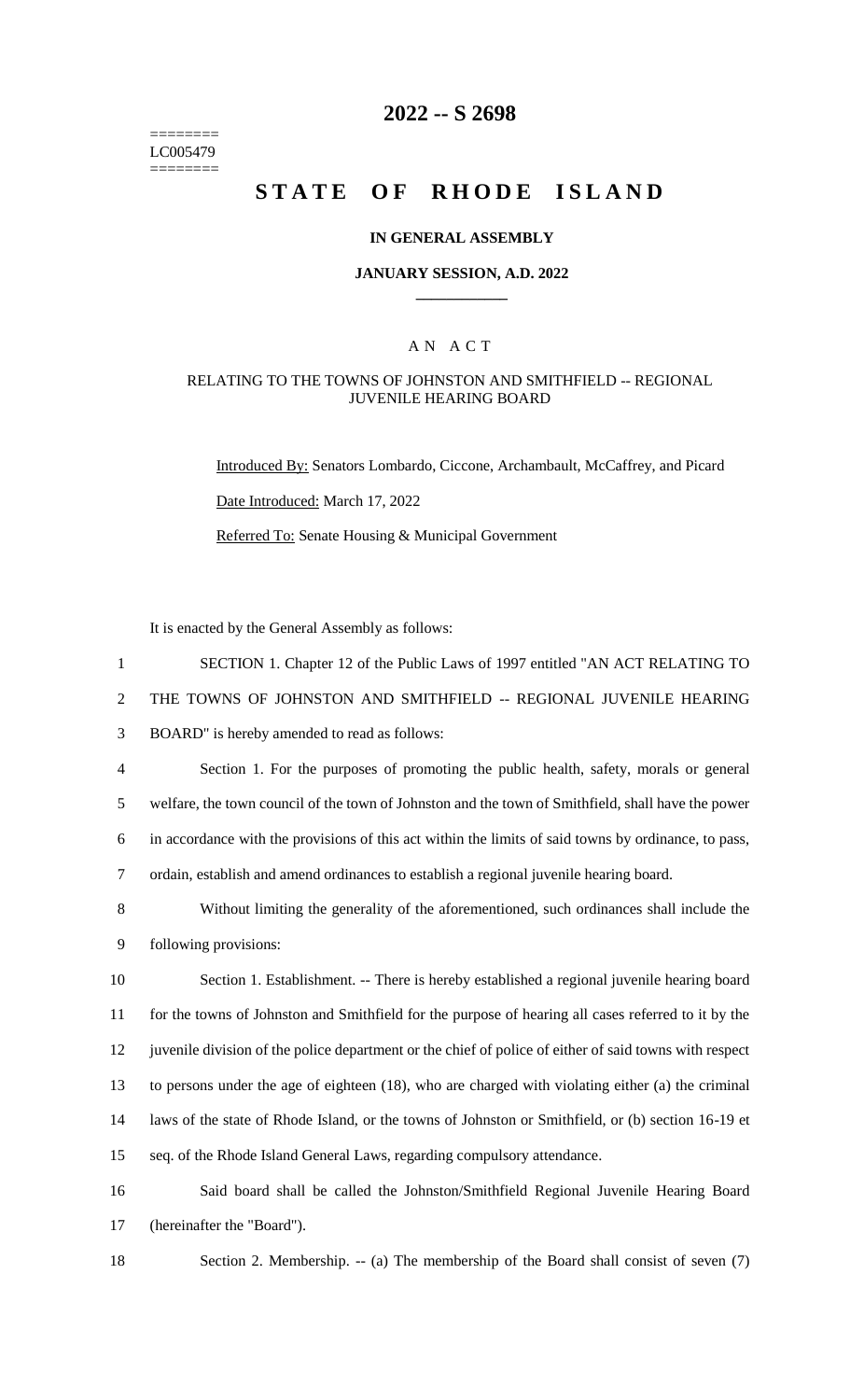members selected as follows: three (3) from both the town of Johnston and the town of Smithfield who shall be appointed by their respective town councils, and one (1) from either of said towns, who shall also be a member of the board or staff of Tri-Town Community Action Agency who shall be jointly appointed by said councils.

 (b) The term of appointment shall be three (3) years, provided that initial appointments shall be for one (1), two (2) and three (3) years, so as to provide for staggered terms. Each term 7 shall expire on September 30. No Board member shall serve more than two (2) consecutive terms; provided, however, that in the case where no other person is seeking appointment to the board an existing board member may be reappointed.

 (c) There shall be two (2) alternate members, one (1) selected by each town council to serve 11 for a one (1) year term expiring September 30. Upon expiration of a term, a member shall continue to serve until replaced or otherwise reappointed. In the event of a vacancy on the Board, an 13 appointment may be made to complete the **unexpire unexpired** term.

 Section 3. Referral to the Board. -- (a) Persons who are under the age of eighteen (18) years may be referred to the Board, which shall have concurrent jurisdiction with the Rhode Island Family Court if the alleged offense is one which, if committed by an adult, would be a misdemeanor, provided, however, that there shall be no such referral, with respect to any person:

 (i) charged with the offense of assault or battery, unless otherwise decided on a case-by-case basis by the chief of police;

 (ii) charged with a controlled substance offense, unless otherwise decided on a case-by-case basis by the chief of police;

 (iii) twice previously referred to the Board, or once previously referred and such person refused or failed to abide by the sanctions imposed or make the restitution recommended; or

 (iv) at the time of the alleged commission of such offense is within the custody and control of the family court.

 (b) The juvenile division of the police department or the chief of police may also refer to the Board any other juvenile offender where in the opinion of the juvenile division or the chief of police such referral would be beneficial to the juvenile concerned and the community at large.

 (c) No referral to the Board shall be made until such person, together with his/her legal guardians and/or legal representative has in writing waived such person's right to a hearing in the family court with respect to the offense charged, has admitted to the alleged offense, and has agreed to abide by the decision of the Board.

 Section 4. Duties of the board. -- (a) The Board shall be authorized to hear all cases, referred by the juvenile division of the police department or the chief of police of the aforesaid towns, and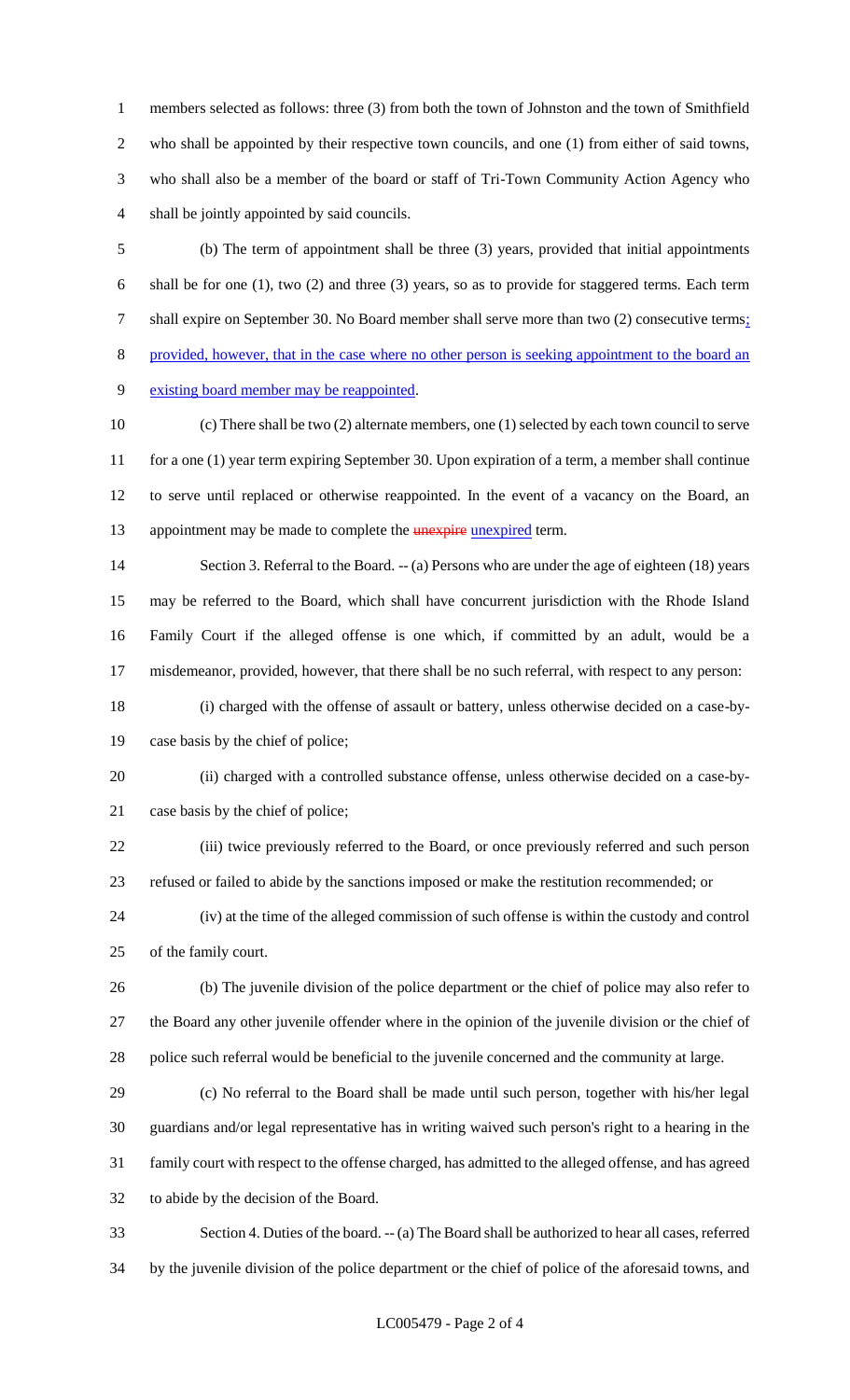to impose and order sanctions other than incarceration.

Sanctions may include, but are not limited to:

(i) fines up to a maximum of one hundred dollars (\$100) for each offense charged;

- (ii) community service;
- (iii) restitution for any injuries and/or damages, where appropriate, resulting from the commission of any offense;
- (iv) imposition of a reasonable curfew; and/or
- (v) denial or revocation of the juvenile's driving privileges for a period of up to two (2) years.
- In any such proceedings, the Board, prior to imposing sanctions, shall request the juvenile offender and his/her parents or legal guardians to agree to the sanctions imposed, the amount of the restitution and manner of making the same. In ordering restitution, the Board shall take into account the juvenile offender's ability to pay and the amount of actual damage caused as a result of the commission of such offenses.
- Section 5. Quorum -- Rules. -- (a) A majority of the Board's membership shall constitute a quorum, and a majority of the members present shall be required to take any action. Any juvenile offender may be represented by counsel and may present evidence in his or her behalf.
- (b) The Board shall have the power from time to time to adopt and publish all rules and regulations necessary to carry out its function under the provisions of this ordinance.
- (c) The Board shall give notice of the date and time of meeting to the juvenile division of the police department or the chief of police, and the alleged juvenile offender and his/her parents or legal guardians, not less than seven (7) days prior to the date of the hearing.
- (d) Board proceedings shall be closed to the public, and the provisions of chapters 42-46 of the Rhode Island general laws shall not apply to such proceedings. All records or proceedings, including records concerning the arrest, apprehension or detention of any juvenile offender, shall be withheld from public inspection but such records shall be available to the parent, legal guardians or attorney of the juvenile for inspection.
- 

SECTION 2. This act shall take effect upon passage.

======== LC005479 ========